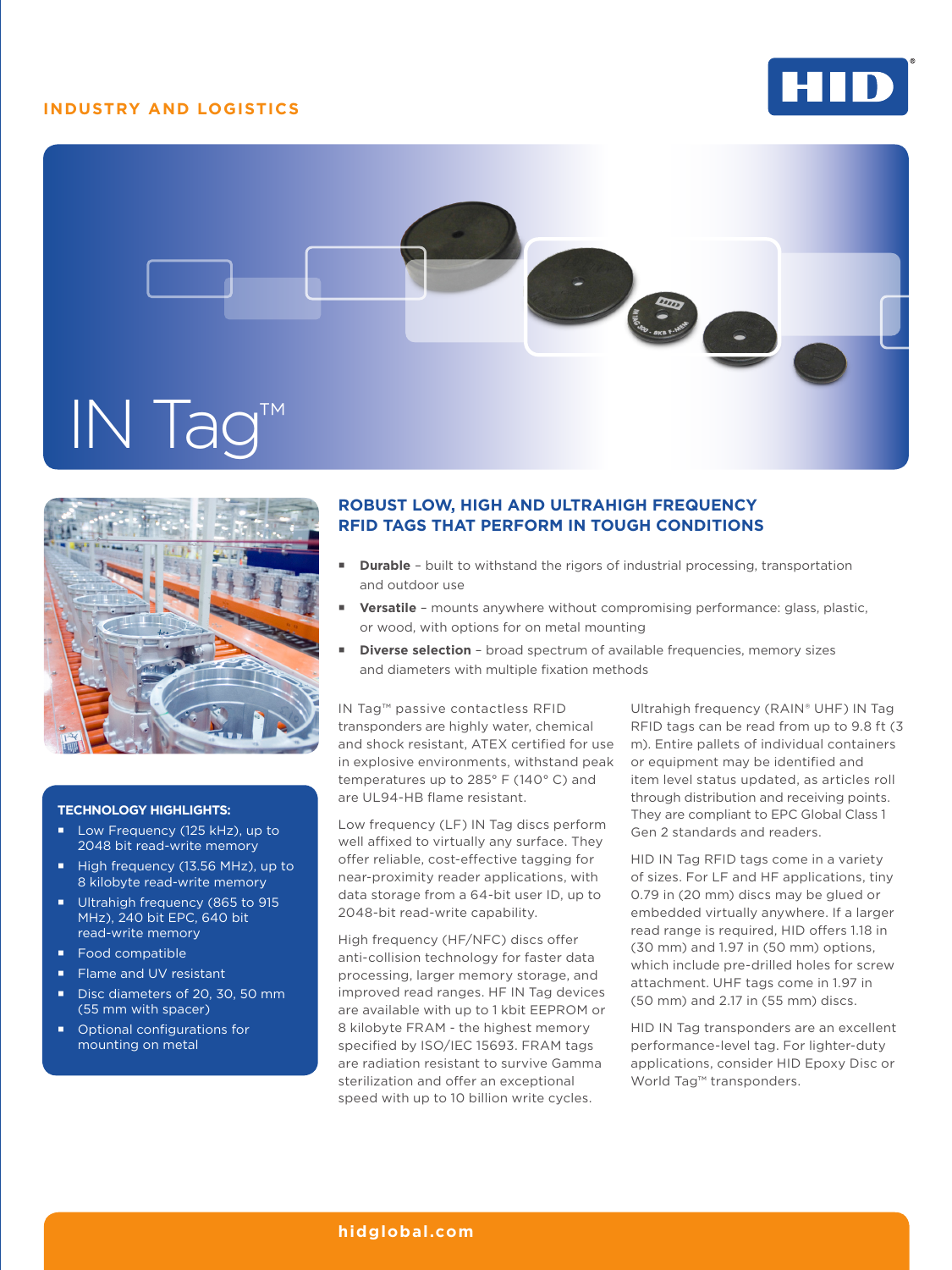

# IN Tag™





*HID can create a custom tag solution to fit your application requirements for chip type, dimensions, programming and materials.*



II 1G Ex ia IIC T4 Ga I M1 Ex ia I Ma

| <b>SPECIFICATIONS</b>                                 |                                                                                                                                                           |                                  |                   |                                   |                                                     |                    |                      |  |  |
|-------------------------------------------------------|-----------------------------------------------------------------------------------------------------------------------------------------------------------|----------------------------------|-------------------|-----------------------------------|-----------------------------------------------------|--------------------|----------------------|--|--|
|                                                       | IN Tag™                                                                                                                                                   |                                  |                   |                                   |                                                     |                    |                      |  |  |
|                                                       | Low Frequency - LF                                                                                                                                        |                                  |                   |                                   |                                                     |                    |                      |  |  |
|                                                       |                                                                                                                                                           | 200                              |                   | 300                               | 500                                                 |                    |                      |  |  |
|                                                       |                                                                                                                                                           |                                  |                   |                                   |                                                     |                    |                      |  |  |
| <b>Base Model Number</b>                              | 623182                                                                                                                                                    | 601182                           | 623183            | 624183                            | 601183                                              | 624185             | 601185               |  |  |
| <b>ELECTRONIC</b>                                     |                                                                                                                                                           |                                  |                   |                                   |                                                     |                    |                      |  |  |
| <b>Operating Frequency</b>                            | 125 kHz                                                                                                                                                   |                                  |                   |                                   |                                                     |                    |                      |  |  |
| Chip Type                                             | <b>HITAG S</b>                                                                                                                                            | Unique                           |                   | <b>HITAG S</b>                    | Unique                                              | <b>HITAG S</b>     | Unique               |  |  |
| Memory                                                | 256 bit<br>EEPROM                                                                                                                                         | 64 bit read-<br>only             | 256 bit<br>EEPROM | 2048 bit<br>EEPROM                | 64 bit read-<br>only                                | 2048 bit<br>EEPROM | 64 bit read-<br>only |  |  |
| Anti-collision                                        | Yes                                                                                                                                                       |                                  |                   | Yes                               |                                                     | Yes                |                      |  |  |
| <b>Reading Distance</b><br>2 W reader ERP, free space | Dependent upon reader, environment and application                                                                                                        |                                  |                   |                                   |                                                     |                    |                      |  |  |
| <b>PHYSICAL</b>                                       |                                                                                                                                                           |                                  |                   |                                   |                                                     |                    |                      |  |  |
| <b>Dimensions</b>                                     |                                                                                                                                                           | Ø 0.79 x 0.12 in<br>(Ø 20 x3 mm) |                   | Ø 1.18 x 0.12 in<br>(Ø 30 x 3 mm) | Ø 1.97 x 0.12 in<br>(Ø 50 x 3 mm)                   |                    |                      |  |  |
| <b>Mounting Method</b>                                |                                                                                                                                                           | Embed, glue                      |                   |                                   | Embed, glue, screw                                  |                    |                      |  |  |
| <b>Fixation Hole Size</b>                             | Ø 0.20 in (5.2 ± 0.3 mm)                                                                                                                                  |                                  |                   |                                   |                                                     |                    |                      |  |  |
| <b>Affixes To</b>                                     | Glass, plastic, wood, metal                                                                                                                               |                                  |                   |                                   |                                                     |                    |                      |  |  |
| <b>Housing Material</b>                               | PPA Polyphthalamide [ISO 1874: PA6T/6I-GF50]                                                                                                              |                                  |                   |                                   |                                                     |                    |                      |  |  |
| Color                                                 | Black                                                                                                                                                     |                                  |                   |                                   |                                                     |                    |                      |  |  |
| Weight                                                |                                                                                                                                                           | $0.04$ oz $(1.3 g)$              |                   | $0.11$ oz $(3 g)$                 | $0.34$ oz $(9.5 g)$                                 |                    |                      |  |  |
| <b>CHEMICAL AND</b><br><b>MECHANICAL</b>              |                                                                                                                                                           |                                  |                   |                                   |                                                     |                    |                      |  |  |
| Water                                                 | IP68, IP69K, 176° F (80° C), 100 bar, 30 sec. 16 l/min                                                                                                    |                                  |                   |                                   |                                                     |                    |                      |  |  |
| <b>Withstands Exposure</b><br>То                      | Fuel B, mineral oil, petroleum, salt mist, vegetable oil, [UV resistant ISO 4892-2],<br>[food compatible, directive 02/72/EC], [flame resistant UL94-HB]* |                                  |                   |                                   |                                                     |                    |                      |  |  |
| <b>Environmental Test</b><br><b>Conditions</b>        | 68° F (20° C), 100 h                                                                                                                                      |                                  |                   |                                   |                                                     |                    |                      |  |  |
| <b>Vibration</b>                                      | IEC 68.2.6 [10 g, 10 to 2000 Hz, 3 axis, 2.5 h]                                                                                                           |                                  |                   |                                   |                                                     |                    |                      |  |  |
| <b>Shock</b>                                          | IEC 68.2.29 [40 g, 18 ms, 6 axis, 2000 times]                                                                                                             |                                  |                   |                                   |                                                     |                    |                      |  |  |
| <b>Drop Test</b>                                      | 100 x 5.9 ft (1.8 m)                                                                                                                                      |                                  |                   |                                   |                                                     |                    |                      |  |  |
| Axial / Radial Force                                  | 800 N / 500 N, 10 sec.                                                                                                                                    |                                  |                   |                                   |                                                     |                    |                      |  |  |
| <b>THERMAL</b>                                        |                                                                                                                                                           |                                  |                   |                                   |                                                     |                    |                      |  |  |
| <b>Storage</b>                                        | -40° to +194° F (-40° to +90° C), 1000 h                                                                                                                  |                                  |                   |                                   |                                                     |                    |                      |  |  |
| Operating                                             | -13 °to +185° F (-25° to +85° C)                                                                                                                          |                                  |                   |                                   |                                                     |                    |                      |  |  |
| Shock/Fatigue                                         | -40° to +194° F (-40° to +90° C)<br>50x5 min with 30 sec transition                                                                                       |                                  |                   |                                   |                                                     |                    |                      |  |  |
| Peak                                                  | 284° F (140° C), 100 h                                                                                                                                    |                                  |                   |                                   |                                                     |                    |                      |  |  |
| <b>OTHER</b>                                          |                                                                                                                                                           |                                  |                   |                                   |                                                     |                    |                      |  |  |
| <b>Standards</b>                                      |                                                                                                                                                           |                                  |                   |                                   | EN 60079-0:2009; EN 60079-11:2007; EN 60079-26:2007 |                    |                      |  |  |
| <b>Box Size</b>                                       |                                                                                                                                                           | 1500 pcs                         |                   | 750 pcs                           | 250 pcs                                             |                    |                      |  |  |
| <b>Options</b>                                        | Custom embossed, printed or no logo                                                                                                                       |                                  |                   |                                   |                                                     |                    |                      |  |  |
| Warranty                                              | 2 Years                                                                                                                                                   |                                  |                   |                                   |                                                     |                    |                      |  |  |

*\*Flame Resistance UL94-HB not applicable for spacer of INTag 500 OM or INTag 500 UHF OM.*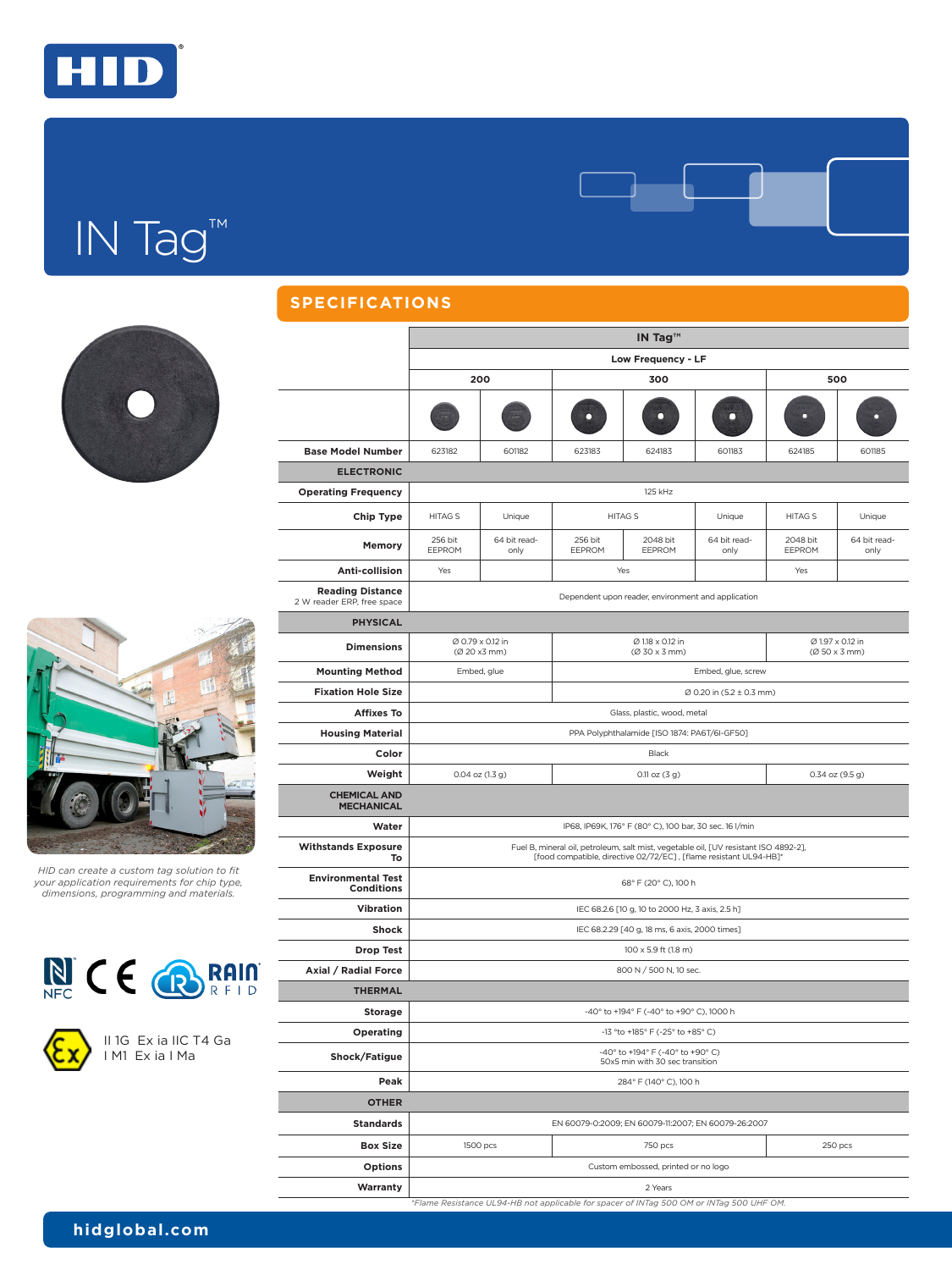### **INDUSTRY AND LOGISTICS:**

- **Asset tracking and logistics**<br>Tool and equipment inventory
- Maintenance management
- 
- **Automation and manufacturing**
	- Process automation
	- Real-time materials inventory - Food processing
	-
- Returnable transport items - Inventory and distribution tracking - Container maintenance
- **Naste management** 
	- Bin tracking
	- Recycling compliance monitoring
	- Improved invoicing and service accuracy
	- Route optimization
	- Incentive-based waste and recycling programs

## **SPECIFICATIONS**

|                                                       | IN Tag <sup>TM</sup>                                                                                                                                   |                                                                        |                                   |                |                                                                            |                                                           |                    |                                                 |                                                                               |                                                       |                                |                                    |  |
|-------------------------------------------------------|--------------------------------------------------------------------------------------------------------------------------------------------------------|------------------------------------------------------------------------|-----------------------------------|----------------|----------------------------------------------------------------------------|-----------------------------------------------------------|--------------------|-------------------------------------------------|-------------------------------------------------------------------------------|-------------------------------------------------------|--------------------------------|------------------------------------|--|
|                                                       | <b>High Frequency - HF</b>                                                                                                                             |                                                                        |                                   |                |                                                                            |                                                           |                    |                                                 | <b>Ultrahigh Frequency - RAIN UHF</b>                                         |                                                       |                                |                                    |  |
|                                                       | 200                                                                                                                                                    | 300                                                                    | 500                               | <b>500 OM</b>  | 200                                                                        | 300                                                       | <b>300 8KB</b>     | 500                                             | <b>500 EU</b>                                                                 | <b>500 EU OM</b>                                      | <b>500 US</b>                  | <b>500 US OM</b>                   |  |
|                                                       |                                                                                                                                                        |                                                                        |                                   |                |                                                                            |                                                           | ∩                  |                                                 |                                                                               |                                                       |                                |                                    |  |
| <b>Base Model Number</b>                              | 629182-012<br>629182-013<br>(FOAM)                                                                                                                     | 629183-012<br>629183-312                                               | 629185-312                        | 629185-301     | 634182                                                                     | 634183                                                    | 6D1183-010         | 634185                                          | 6E5185-010                                                                    | 6E5185-310                                            | 6E5186-010                     | 6E5186-310                         |  |
| <b>ELECTRONIC</b>                                     |                                                                                                                                                        |                                                                        |                                   |                |                                                                            |                                                           |                    |                                                 |                                                                               |                                                       |                                |                                    |  |
| <b>Operating Frequency</b>                            |                                                                                                                                                        | 13.56 MHz                                                              |                                   |                |                                                                            |                                                           |                    |                                                 | 865 MHz (EU)<br>915 MHz (US)                                                  |                                                       |                                |                                    |  |
| <b>Chip Type</b>                                      |                                                                                                                                                        | <b>ICODE SLIX 2</b>                                                    |                                   |                |                                                                            | F-Mem                                                     |                    |                                                 | G2IM                                                                          |                                                       |                                |                                    |  |
| Memory                                                |                                                                                                                                                        | ICODE SLIX - 896 Bit User Memory<br>ICODE SLIX2 - 2560 Bit User Memory |                                   |                |                                                                            | 8 Kbyte<br>2 Kbyte<br>2 Kbyte FRAM<br>FRAM<br><b>FRAM</b> |                    |                                                 | 640 bit EEPROM (96 bit TID, 256 bit EPC)                                      |                                                       |                                |                                    |  |
| Anti-collision                                        |                                                                                                                                                        |                                                                        |                                   |                |                                                                            | Yes                                                       |                    |                                                 |                                                                               |                                                       |                                |                                    |  |
| <b>Reading Distance</b><br>2 W reader ERP, free space | Dependent upon reader, environment and application                                                                                                     |                                                                        |                                   |                |                                                                            |                                                           |                    |                                                 | Up to 9.8 ft (3 m)                                                            |                                                       |                                |                                    |  |
| <b>PHYSICAL</b>                                       |                                                                                                                                                        |                                                                        |                                   |                |                                                                            |                                                           |                    |                                                 |                                                                               |                                                       |                                |                                    |  |
| <b>Dimensions</b>                                     | Ø 0.79 x 0.12 in<br>(Ø 20 x 3 mm)                                                                                                                      | Ø 1.18 x 0.12 in<br>(Ø 30 x 3 mm)                                      | Ø 1.97 x 0.12 in<br>(Ø 50 x 3 mm) | (Ø 55 x 13 mm) | Ø 2.17 x 0.51 in  Ø 0.79 x 0.12 in<br>$(\emptyset 20 \times 3 \text{ mm})$ | Ø 1.18 x 0.12 in<br>(Ø 30 x 3 mm)                         |                    | Ø 1.97 x<br>0.12 in<br>$(0.50 \times 3)$<br>mm) | $\varnothing$ 1.97 x 0.14 in<br>$(\emptyset$ 50 x 3 mm)                       | Ø 2.17 x 0.51 in   Ø 1.97 x 0.14 in<br>(Ø 55 x 13 mm) | $(\emptyset$ 50 x 3 mm)        | Ø 2.17 x 0.51 in<br>(Ø 55 x 13 mm) |  |
| <b>Mounting Method</b>                                | Embed, glue                                                                                                                                            | Embed, glue, screw                                                     |                                   |                |                                                                            |                                                           | Embed, glue, screw |                                                 |                                                                               |                                                       |                                |                                    |  |
| <b>Fixation Hole Size</b>                             | Ø 0.20 in (5.2 ± 0.3 mm)                                                                                                                               |                                                                        |                                   |                |                                                                            | Ø 0.20 in (5.2 ± 0.3 mm)                                  |                    |                                                 |                                                                               |                                                       |                                |                                    |  |
| <b>Affixes To</b>                                     |                                                                                                                                                        | Metal, glass,<br>Glass, plastic, wood<br>plastic, wood                 |                                   |                | Glass, plastic, wood                                                       |                                                           |                    | Glass, plastic,<br>wood                         | Metal, glass,<br>plastic, wood                                                | Glass, plastic,<br>wood                               | Metal, glass,<br>plastic, wood |                                    |  |
| <b>Housing Material</b>                               | PPA Polyphthalamide [ISO 1874: PA6T/6I-GF50]                                                                                                           |                                                                        |                                   |                |                                                                            |                                                           |                    |                                                 |                                                                               |                                                       |                                |                                    |  |
| Color                                                 |                                                                                                                                                        |                                                                        |                                   |                |                                                                            | Black                                                     |                    |                                                 |                                                                               |                                                       |                                |                                    |  |
| Weight                                                | 0.04 oz (1.3 g)                                                                                                                                        | $0.11$ oz $(3 g)$                                                      | 0.34 oz (9.5 g)                   | 1.06 oz (30 g) | 0.04 oz (1.3 g)                                                            | $0.11$ oz $(3 g)$                                         |                    | 0.34 oz<br>(9.5 g)                              | $0.35$ oz $(9.5 g)$                                                           | 1.27 oz (36 g)                                        | 0.35 oz (9.5 g)                | 1.27 oz (36 g)                     |  |
| <b>CHEMICAL AND</b><br><b>MECHANICAL</b>              |                                                                                                                                                        |                                                                        |                                   |                |                                                                            |                                                           |                    |                                                 |                                                                               |                                                       |                                |                                    |  |
| Water                                                 |                                                                                                                                                        |                                                                        |                                   |                |                                                                            | IP68, IP69K, 176° F (80° C), 100 bar, 30 sec. 16 l/min    |                    |                                                 |                                                                               |                                                       |                                |                                    |  |
| <b>Withstands Exposure To</b>                         | Fuel B, mineral oil, petroleum, salt mist, vegetable oil, [UV resistant ISO 4892-2], [food compatible, directive 02/72/EC], [flame resistant UL94-HB]* |                                                                        |                                   |                |                                                                            |                                                           |                    |                                                 |                                                                               |                                                       |                                |                                    |  |
| <b>Environmental Test</b><br><b>Conditions</b>        |                                                                                                                                                        | 68° F (20° C), 100 h                                                   |                                   |                |                                                                            |                                                           |                    |                                                 |                                                                               |                                                       |                                |                                    |  |
| Vibration                                             |                                                                                                                                                        | IEC 68.2.6 [10 g, 10 to 2000 Hz, 3 axis, 2.5 h]                        |                                   |                |                                                                            |                                                           |                    |                                                 |                                                                               |                                                       |                                |                                    |  |
| Shock                                                 | IEC 68.2.29 [40 g, 18 ms, 6 axis, 2000 times]                                                                                                          |                                                                        |                                   |                |                                                                            |                                                           |                    |                                                 |                                                                               |                                                       |                                |                                    |  |
| <b>Drop Test</b>                                      | 100 x 5.9 ft (1.8 m)                                                                                                                                   |                                                                        |                                   |                |                                                                            |                                                           |                    |                                                 |                                                                               |                                                       |                                |                                    |  |
| Axial / Radial Force                                  |                                                                                                                                                        | 800 N / 500 N, 10 sec.                                                 |                                   |                |                                                                            |                                                           |                    |                                                 |                                                                               |                                                       |                                |                                    |  |
| <b>THERMAL</b>                                        |                                                                                                                                                        |                                                                        |                                   |                |                                                                            |                                                           |                    |                                                 |                                                                               |                                                       |                                |                                    |  |
| <b>Storage</b>                                        | -40° to +194° F (-40° to +90° C), 1000 h<br>-13° to +185° F (-25° to +85° C)                                                                           |                                                                        |                                   |                |                                                                            |                                                           |                    |                                                 |                                                                               |                                                       |                                |                                    |  |
| Operating                                             | -40° to +185° F (-40° to +85° C)                                                                                                                       |                                                                        |                                   |                |                                                                            |                                                           |                    | -40° to +185° F (-40° to +85° C)                |                                                                               |                                                       |                                |                                    |  |
| Shock/Fatigue<br>Peak                                 | -40° to +194° F (-40° to +90° C), 50x5 min with 30 sec transition<br>284° F (140° C), 100 h                                                            |                                                                        |                                   |                |                                                                            |                                                           |                    |                                                 |                                                                               |                                                       |                                |                                    |  |
| <b>OTHER</b>                                          |                                                                                                                                                        |                                                                        |                                   |                |                                                                            |                                                           |                    |                                                 |                                                                               |                                                       |                                |                                    |  |
| <b>Standards</b>                                      | EN 60079-0:2009, EN 60079-11:2007, EN 60079-26:2007;<br>ISO 15693, ISO 18000-3                                                                         |                                                                        |                                   |                |                                                                            |                                                           |                    |                                                 | ISO 18000-6C, EPC C1G2<br>EN 60079-0:2009; EN 60079-11:2007; EN 60079-26:2007 |                                                       |                                |                                    |  |
| <b>Box Size</b>                                       | 1500 pcs                                                                                                                                               | 750 pcs                                                                | 250 pcs                           | 50 pcs         | 1500 pcs<br>750 pcs<br>750 pcs<br>250 pcs<br>250 pcs<br>250 pcs<br>50 pcs  |                                                           |                    |                                                 | 50 pcs                                                                        |                                                       |                                |                                    |  |
| <b>Options</b>                                        |                                                                                                                                                        | Custom embossed, printed or no logo                                    |                                   |                |                                                                            |                                                           |                    |                                                 |                                                                               |                                                       |                                |                                    |  |
| Warranty                                              |                                                                                                                                                        | 2 Years                                                                |                                   |                |                                                                            |                                                           |                    |                                                 |                                                                               |                                                       |                                |                                    |  |
|                                                       |                                                                                                                                                        |                                                                        |                                   |                |                                                                            |                                                           |                    |                                                 |                                                                               |                                                       |                                |                                    |  |

#### **INDUSTRY AND LOGISTICS HID**